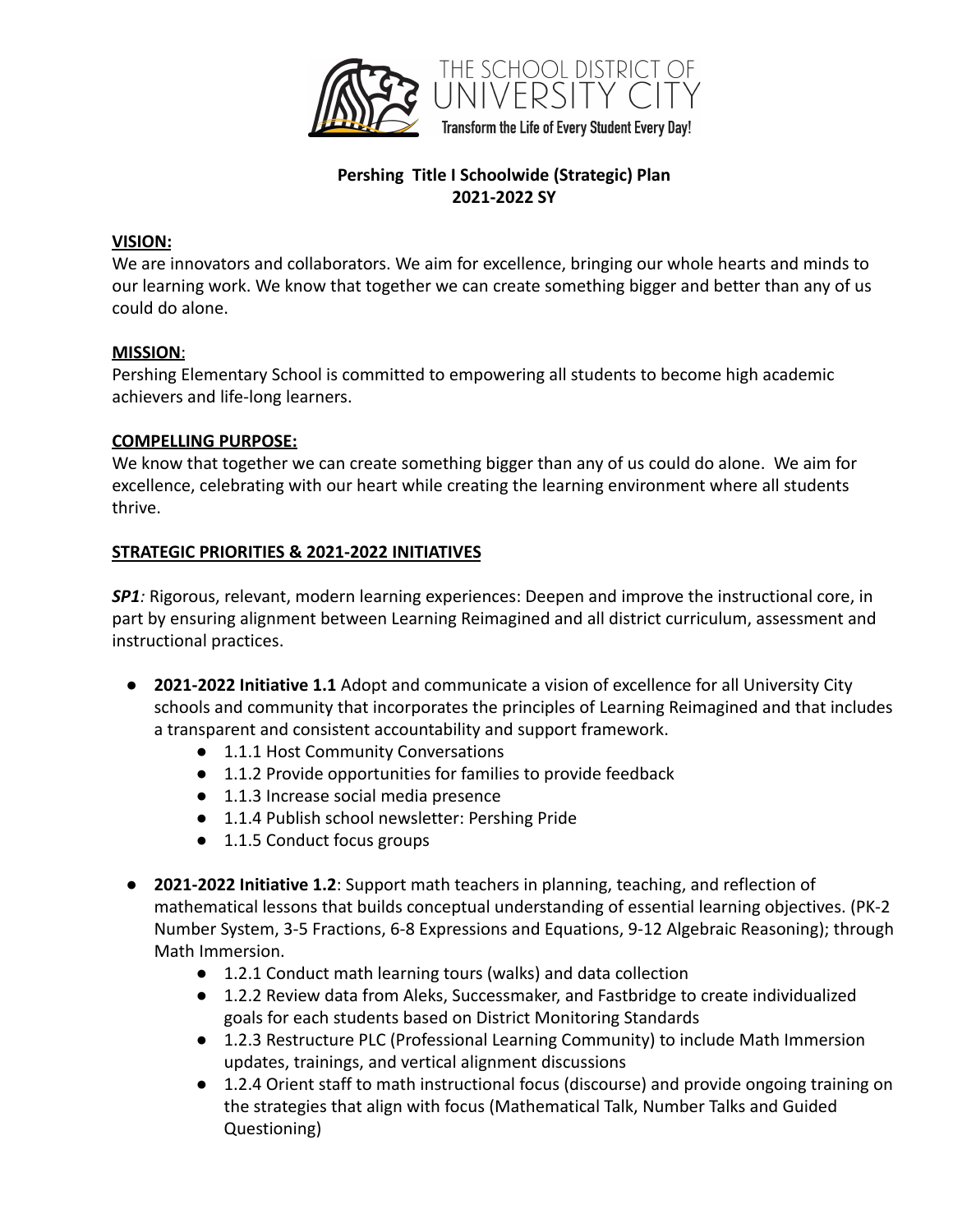- **2021-22 Initiative 1.3:** Adopt and implement with consistency a rigorous and relevant K-2 foundational literacy curriculum.
	- 1.3.1 Implement the Reading Horizons curriculum with fidelity (K-3)
	- 1.3.2 Provide ongoing science of reading coaching, modeling and professional development
	- 1.3.3 Create a trajectory of learning for each K-3 student in October 2021
	- Engage in monthly learning tours with colleagues alongside the instructional leadership team
	- 1.3.4 Develop a PLC structure that prioritizes data collection, interpretation, unpacking standards and vertical teaming
	- 1.3.5 Partner with the Believe Project to create a literacy lab for Pershing's youngest learners
- **2021-22 Initiative 1.4:** Increase the district's readiness for remote learning through a plan that addresses equity and access; technology-enabled platforms, software and content; use of time and support of teachers; and differentiation and progress monitoring.
	- 1.4.1 Hold quarterly Parent/Caregiver Universities to provide technology training and curriculum resources
	- 1.4.2 Strengthen the attendance response plan alongside Student Services.
	- 1.4.3 Develop a technology support team to assist with staff and family technology training and development
	- 1.4.4 Provide ongoing distance learning professional development
- **2021-22 Initiative 1.5:** Pilot new innovative elementary school design at Pershing
	- 1.5.1 Participate in year long training and coaching sessions on planning and leading school redesign
	- 1.5.2 Elicit stakeholder feedback via focus groups and surveys: teachers, parents, and community
	- 1.5.3 Research and virtually visit innovative school models
	- 1.5.4 Pilot curriculum that is relevant, rigorous and SEL (Social Emotional Learning) aligned
	- 1.5.5 Identify design team
	- 1.5.6 Develop a new mission/vision/community norms

*SP2:* Well-being and joy: Nurture a safe, caring, diverse, and equitable learning environment in which students are engaged, grow academically, socially and emotionally and see themselves as capable learners, citizens, and leaders. Our students — and our staff — are whole people who require an environment of safety, love and support to thrive. They will find that in our schools.

- **2021-22 Initiative 2.1:** Intentionally integrate SEL throughout the Pk-12 curriculum. Design and implement a comprehensive set of trauma-sensitive and restorative supports to better meet students' social, emotional and wellness needs and to better humanize and personalize students' learning experiences.
	- 2.1.1 Pilot curriculum that is relevant, rigorous and SEL aligned
	- 2.1.2 Restructure PLCs to be inclusive of SEL. Shift from SEL to SEAL (social, emotional and academic learning)
	- 2.1.3 Review Panorama data and create student/grade level plans based on the data
	- 2.1.4 Create restorative practice student leadership team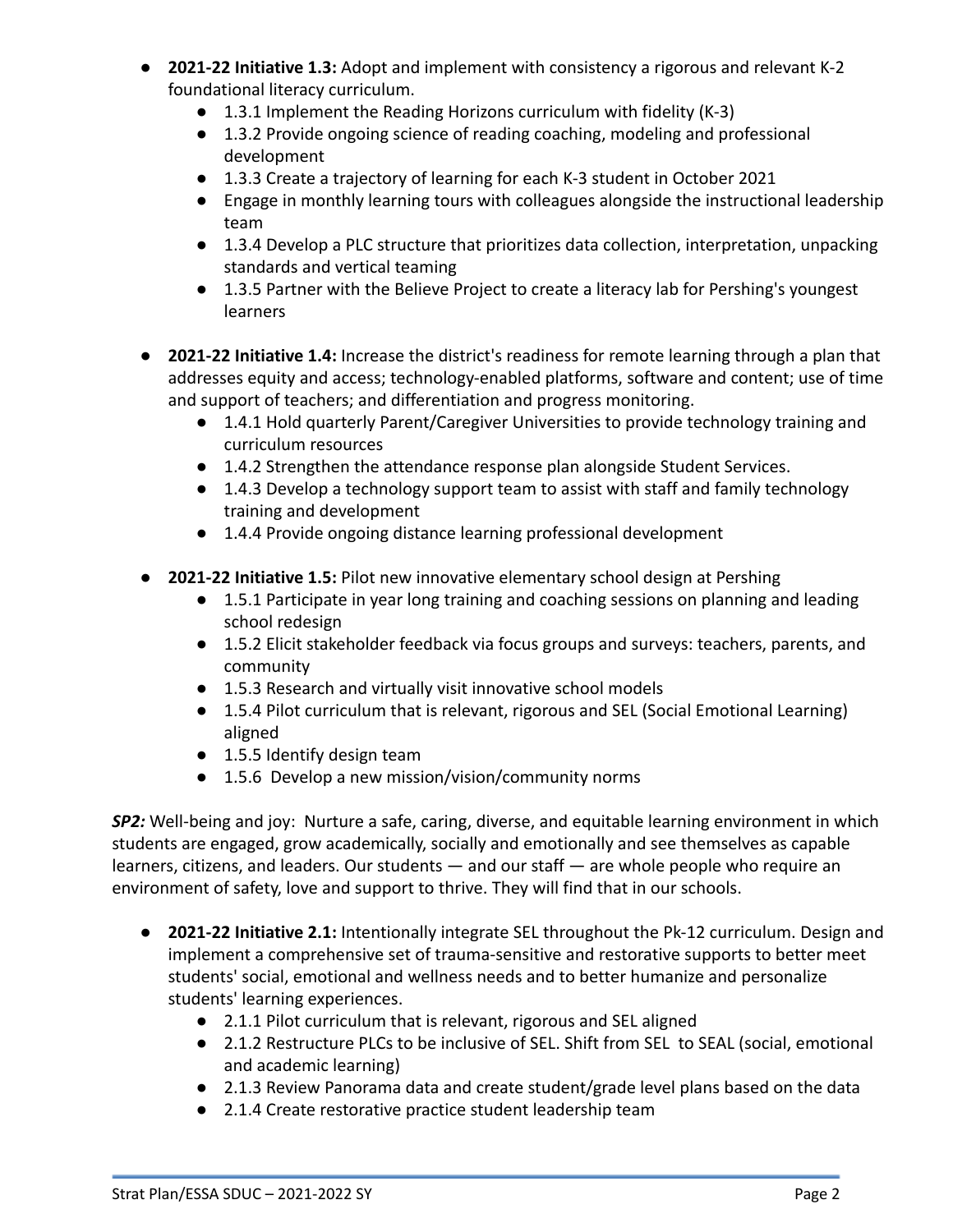- **2021-22 Initiative 2.2:** Effectively implement the policies, procedures, practices and supports needed to address racial and other biases to drive educational equity.
	- 2.2.1 Establish a CLR (Culturally and Linguistically Responsive) team that will collectively lead CLR going forward with specific tasks to complete each month.
	- 2.2.2 Restructure PLCs to be inclusive of SEL. Shift from SEL (social emotional learning) to SEAL (social, emotional and academic learning)
	- 2.2.3 Review Panorama data and create student/grade level plans based on the data
	- 2.2.4 Create restorative practice student leadership team

*SP3:* Excellent staff: Recruit, develop and retain a highly-effective and diverse team of educators who fulfill a shared vision of academic and social, emotional excellence grounded in "Learning Reimagined" by building and utilizing exceptional talent practices. We will recruit, develop and retain excellent teachers, principals and specialists ready to commit to our shared vision of academic excellence through Learning Reimagined.

- **2021-22 Initiative 3.1:** Design and launch high-quality adult learning structures and support, grounded in a scope and sequence that integrates learning related to all initiatives, as well as a focus on collaborative learning, curriculum and content internalization (including developing teachers and school leaders to meet the social, emotional and wellness needs of their students, including through high-quality professional learning focused on humanizing and personalizing classrooms and schools.)
	- 3.1.1 Develop a building professional development platform to personalize and streamline professional learning opportunities for all staff
	- 3.1.2 Utilize colleague learning tours to support collaborative learning with a deliberate focus on encouraging collaboration among staff with various years of experience

*SP4:* All hands: Deepen partnerships with parents/guardians, alumni, and community so they can enhance the work of the district on behalf of our students, families and educators. Our plan is ambitious. It will happen only with support and partnership both inside and outside the hallways of University City schools. We need the University City community and the greater community to help us succeed.

- **2021-22 Initiative 4.1:** Continue to strengthen and expand communications and opportunities for parent/guardians to engage both in district and school-level decision making and better equip them to support their students' academic and social emotional learning at home
	- 4.1.1 Hold quarterly Parent/Caregiver Universities to provide technology training, curriculum and SEL
	- 4.1.2 Invite feedback through quarterly surveys and Community Conversations
	- 4.1.3 Publish school newsletter, Pershing Pride, to provide monthly resources for both academic and social, emotional learning

# **School level initiatives for 2021-2022 SY that DO NOT align with the district-wide priorities named above:**

- 5.1.1 Expand outdoor learning experiences to all K-5 students to encourage engagement with parents, students, volunteers and staff
- 5.1.2 Strengthen social studies instruction through integration of content and incorporation of constructed response by utilizing the RACE framework
- 5.1.3 Continue community engagement events (Juneteenth, Jazz & More Under the Stars, cultural events)
- 5.1.4 Engage in ELA (English Language Arts) development